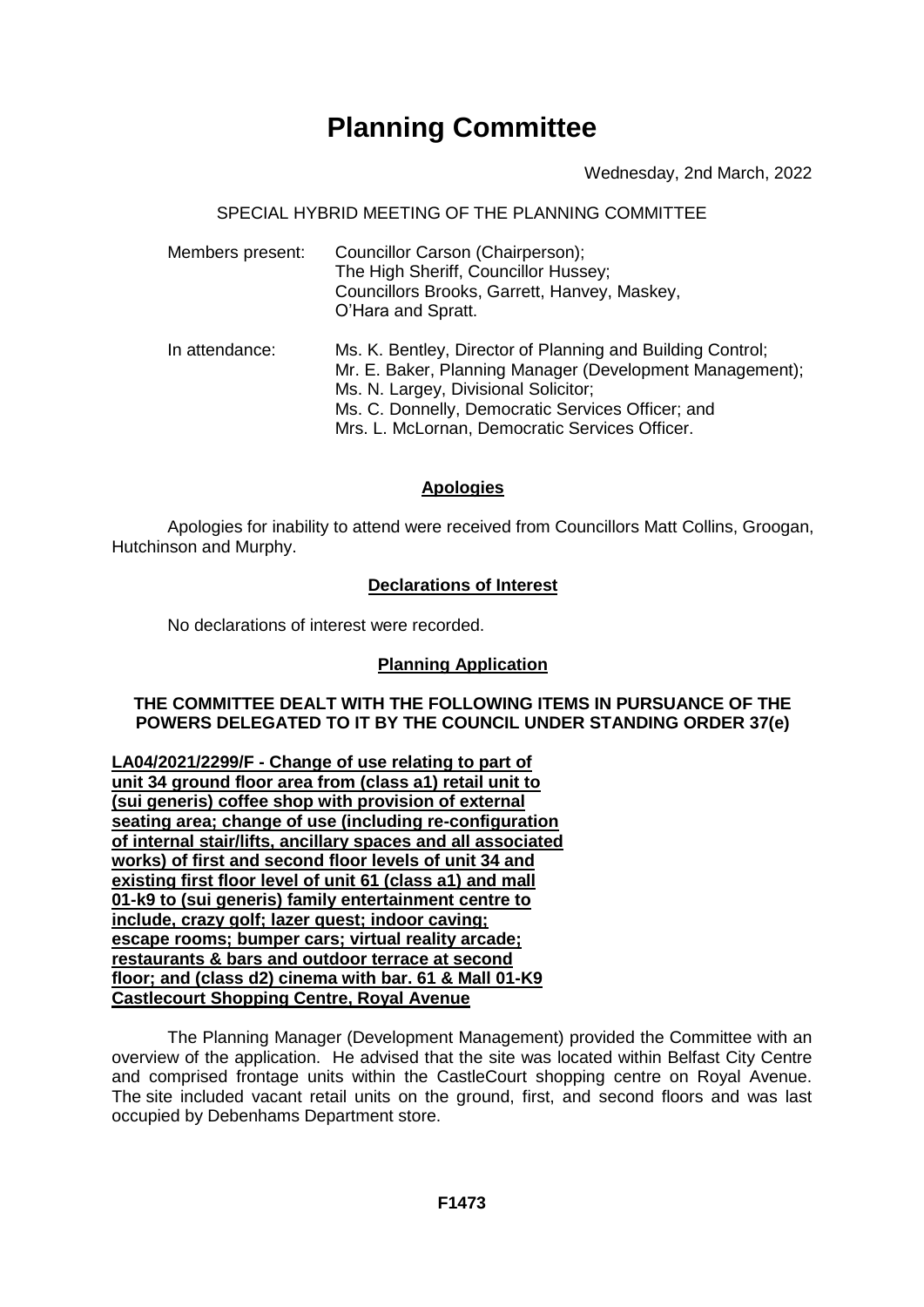#### **Special Meeting of Planning Committee, Wednesday, 2nd March, 2022**

The Members were advised that the key issues which had been considered during the assessment of the proposal included:

- the principle of loss of retail space and proposed uses at the location;
- the economic impact of the proposal;
- layout, design and impact on built heritage;
- impact on amenity / character of the area;
- impact on transport and other infrastructure;
- impact on flooding and drainage;
- economic considerations; and
- developer contributions

The Planning Manager explained that the site was within the City Centre in the BUAP 2001 and both versions of draft BMAP. He advised that it was also within the Primary Retail Core within both dBMAP versions, and Primary Retail Frontage with draft BMAP 2014. The site was located adjacent to the City Centre Conservation Area.

The Members were advised that the proposal comprised alterations to facilitate a change of use from retail with the upper floors to entertainment uses, and reconfigurations at ground floor to facilitate two retail units and a café. They were advised that the proposal comprised City Centre uses, as defined in the SPPS, and therefore complied with that aspect of the policy which promoted a "City Centre first" approach for retail and leisure uses.

The Planning Manager outlined that it was considered that the entertainment uses would fulfil a complementary function and not adversely impact on the function or retailing activities of the city centre.

The Committee was advised that the proposed physical alterations were largely internal within the existing shopping centre and did not require planning permission. However, some external alterations were necessary to the external facades to facilitate the proposal, including the introduction of new glazing, doors, louvres, and shopfronts. The Council's Conservation Officer had been consulted and had no objections, concluding that the existing CastleCourt façade was not considered to be of heritage value. The proposed changes were considered sensitively designed and appropriate for the existing building and the character and appearance of the adjacent Conservation Area would be preserved. The setting of nearby Listed Buildings would not be harmed.

Given the current commercial use of the site, its City Centre location, the nature of surrounding similar uses, and lack of any sensitive uses nearby, it was not considered that the proposal would result in any adverse amenity impacts.

The Committee's attention was drawn to the Late Items pack, whereby a response had been received from Environmental Health confirming that it had no objections subject to conditions regarding noise. He advised the Committee that the applicant had since confirmed that they were in agreement with the conditions and that the wording of the conditions would need to be refined by officers to ensure compliance with the six tests for conditions.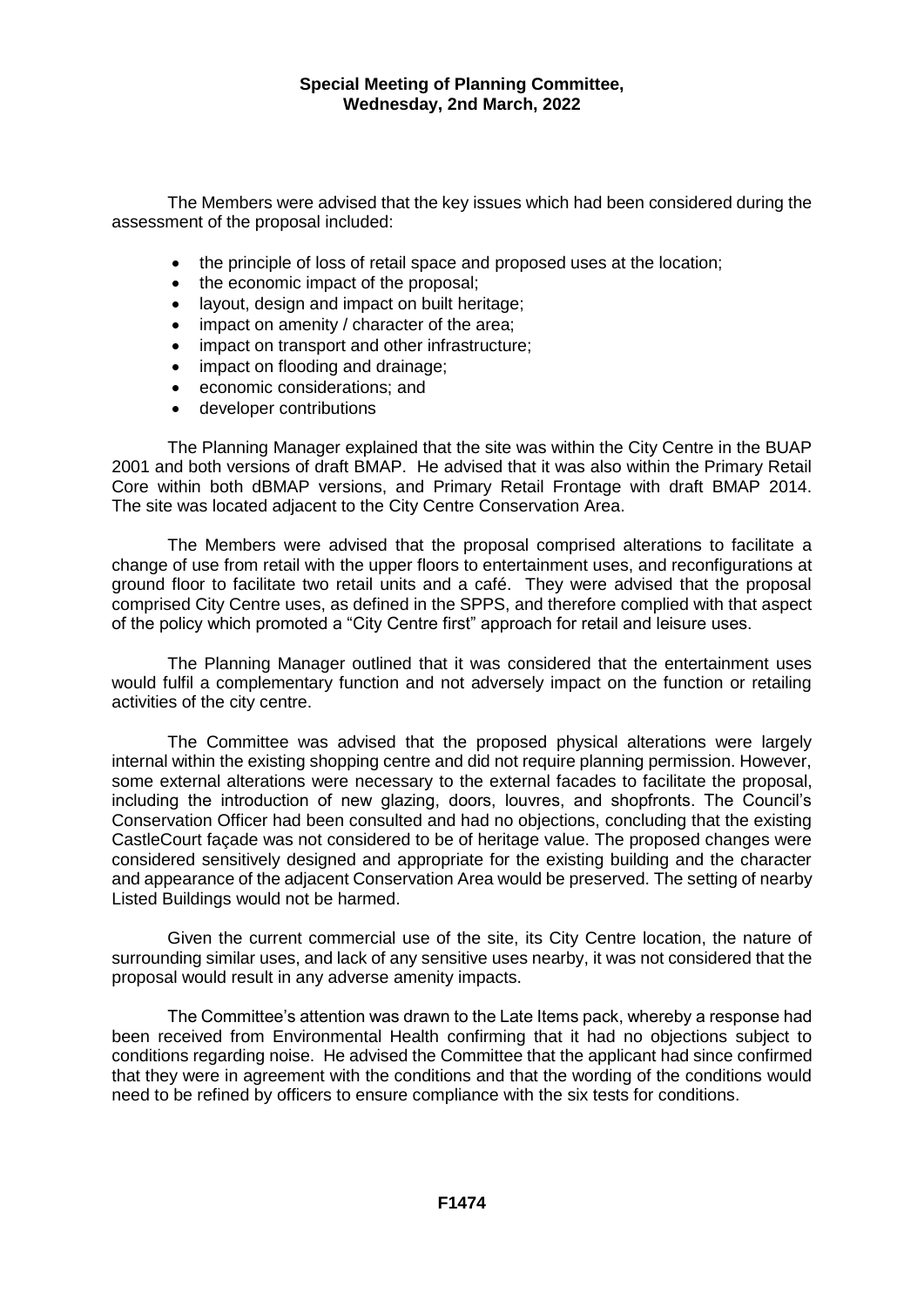#### **Special Meeting of Planning Committee, Wednesday, 2nd March, 2022**

The Committee was also advised that DFI Rivers had submitted a response confirming that it had no objections subject to a condition in respect of drainage. The applicant had confirmed that they were content with the condition but had requested that the trigger point for it be amended to occupation instead of prior to the commencement of works. The Planning manager explained that the wording of the condition would need to be refined by officers to ensure compliance with the six tests for conditions.

The Planning Manager advised that NI Water had recommended a refusal based on the information provided, however, further information had since been provided by the applicant to NI Water under the Pre-Development Enquiry (PDE) process. The applicant had sought to demonstrate that a reduction in overall footfall to the units and net reduction in discharge rates was achievable from the site. He outlined that officers advised that account must also be taken of the existing use and operations, associated discharge rates and the significant number of unimplemented permissions across the city.

He reported that the Council had subsequently received verbal indications from NI Water that it would remove it's objection to the application and that a condition would be necessary to resolve stormwater capacity prior to the development becoming operational. The Members were advised that that was consistent with recent correspondence between NI Water and the applicant, which the Council had had sight of. The officer's recommendation was, therefore, approval subject to NI Water formally withdrawing it's objection. NI Water had been re-consulted accordingly. Following NI Water's response, he explained that further consultation with DFI Rivers would be necessary to confirm compliance with PPS15 FLD3.

The Committee was advised that no objections had been received from any other consultees and that no third party representations had been received from the public in respect of the application.

The applicant had advised that the scheme comprised an investment of around £10.8million. In addition, the development would create up to 125 jobs during the construction phase, and up to 130 full time and part-time jobs post completion. The Committee was advised that the proposal would also see the reoccupation of what once was the anchor store for CastleCourt shopping centre, attracting footfall, and supporting both CastleCourt and the wider City Centre.

The Planning Manager explained that the applicant was under an extremely tight timeframe for the prospective tenants to be able to fit out the units for opening by October/November 2022. If the works were not completed by November 2022 then they would have to be delayed as ongoing works would interfere with Christmas trading for existing occupiers of the shopping centre. He added that there was also concern about rising construction costs and the impact that delays would have on the deliverability and affordability of the scheme.

The Chairperson welcomed Mr. T. Stokes, agent, and Ms. L. Elliott, applicant, to the meeting.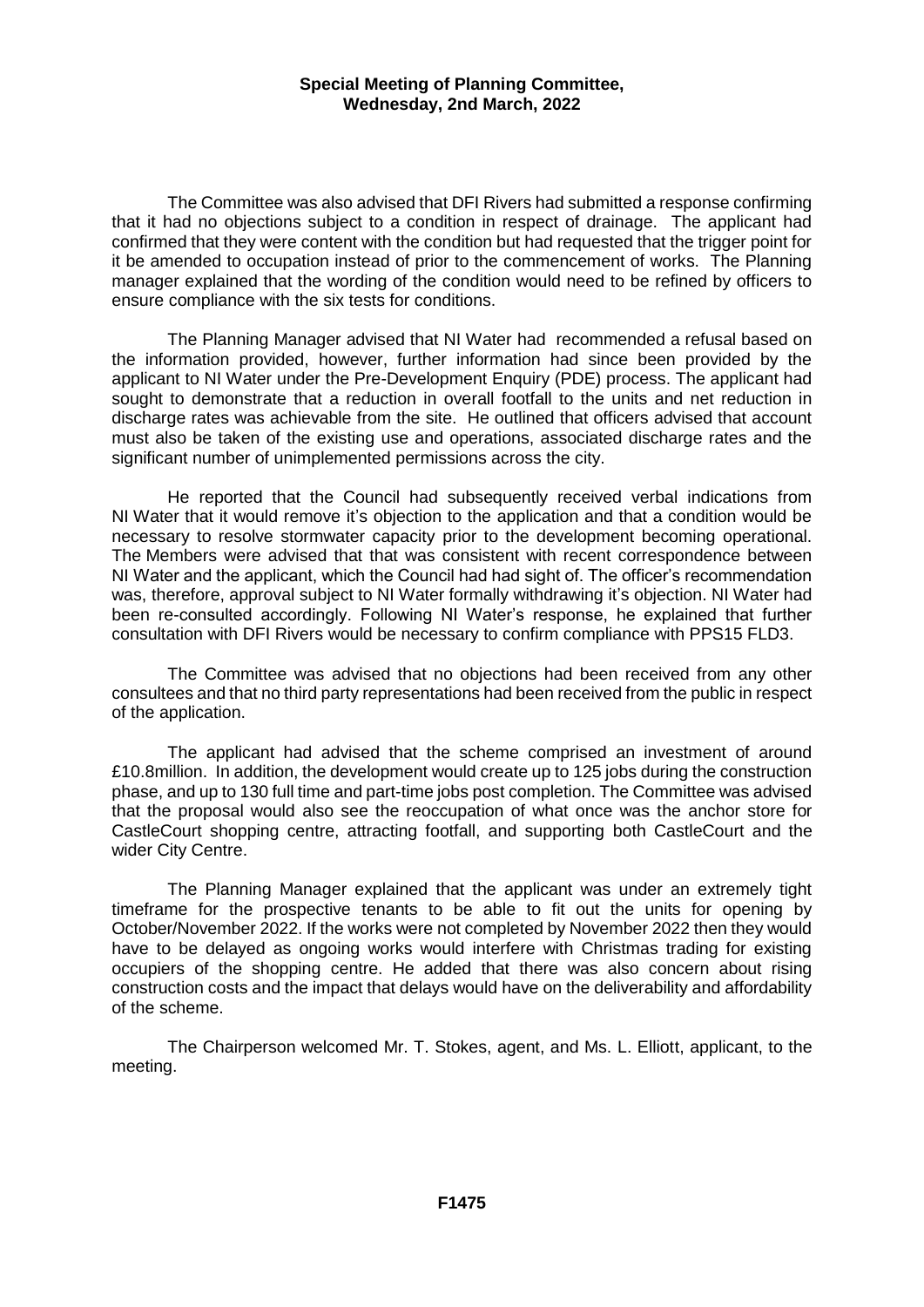Mr. Stokes advised the Committee that:

- over the last 10 years, the retail sector had been going through a period of significant turbulence, which had then been further exacerbated by the ongoing impacts brought by the COVID pandemic;
- the Department Store concept had been hit at an unprecedented rate leaving sizeable empty spaces across city centres. In a bid to address that, the repurposing of large retail units had already taken place across a number of the regional cities, such as Edinburgh and Liverpool;
- since the loss of Debenhams, CastleCourt had no anchor to attract much needed footfall - which also had a direct impact on the other 75 retailers within the city centre. That section of Royal Avenue had become severely run down and was a ghost town after 6pm every day of the week;
- the application would help to kick-start the much-needed regeneration of Royal Avenue, and would aid in addressing the existing disconnect between the new Ulster University Campus development and the city centre; and
- the scheme represented a significant investment of around £11million and a contractor had been appointed and was ready to start immediately.

Ms. Elliott, on behalf of Wirefox, advised the Committee that:

- they were thankful to the Committee and to the Planners for holding a Special meeting to consider the application;
- the change of use permission also provided a much-needed kick start of the regeneration of the Royal Avenue area which was in dire need of reactivation, illumination and rejuvenation.
- the direct economic benefits of the change of use were clear, with up to 125 jobs being created during the construction phase and a further 130 full and part time jobs post completion. However, it would also preserve over 1,000 jobs in respect of those other 75 struggling retailers within the centre;
- the university campus would be fully open later in the year but that, with a lack of progression with surrounding developments such as Tribeca, The Sixth and Building blocks, and with a number of years before the Belfast Stories tourist attractive would be open there was unfortunately still a disconnect between the campus and the city centre, and Royal Avenue remained a wasteland between the two; and
- timing was critical and a successful leisure scheme relied on a strong launch and as such openings were timed around key holiday periods. With a 26-week construction programme before the tenants own fit outs, they would achieve a Christmas opening. However, timing was so tight that if they could not commence immediately the opening would be delayed until next Easter at the earliest, which would be disastrous for the centre.

The Chairperson thanked the representatives for their attendance.